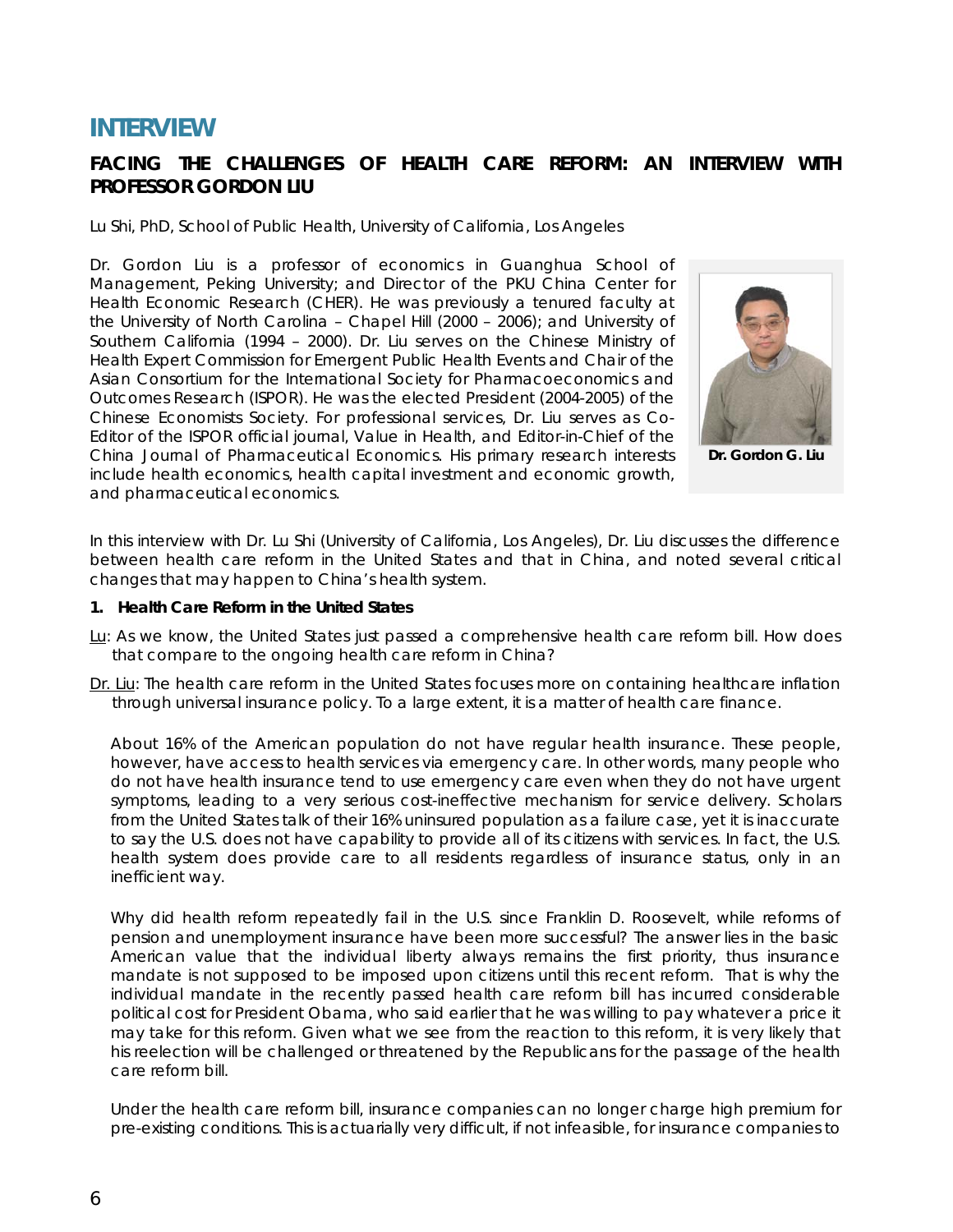operate, leading them to post a high premium for every customer as a result, which is not what we intend to see. This further drives healthier customers away from the insurance pool and force the insurance company to charge an even higher premium for the rest. Thus, the promise that every American has the same insurance as what congressmen have risks incurring a vicious cycle of "adverse selection." In any case, we see that the theme of the U.S. reform is around insurance policy design.

# **2. Health Care Reform in China**

 $\overline{a}$ 

*Dr. Liu*: The challenge and focus for China's health care reform is quite different. The theme is supply shortage coupled with cost inflation. In terms of health care workforce, China has 1.5 physicians per thousand people, and the U.S. has 2.4 physicians per thousand people. Thus China has less aggregate physician supply than the U.S. But what we observe from the reality is still different from what the 1.5-2.4 contrast suggests. When you go to a physician appointment in the U.S., you usually need to wait for ten to twenty minutes before you go into a single room with the physician. An appointment typically takes half an hour. In China, an average physician would see several dozens of patients a morning, which means the physician has only about three or four minutes for each patient. With the room full of patients, you wonder how many questions the physician can really ask within three to four minutes. The numbers here do not match with what the physician density figure suggests, suggesting a highly inefficient bureaucratic system for medical profession where on-duty doctors are truly heavily overloaded while many others are not engaged in care workforce at all.

Furthermore, the reality is that, despite the low physician density in China, a lot of Chinese doctors are not in the practicing status. Chinese physicians are in a two-tier workforce. Among those in the big hospitals, a lot of doctors are working on the administrative affairs. So when we consider the physician density, it includes all those who have retired or semi-retired from their practice. This means that those who do practice are overloaded. For community hospitals, the quality of their training is low. Thus, better trained doctors are in big hospitals while second-tier doctors are in community hospitals which patients rarely choose to go to. These two groups of doctors do not interact or communicate with each other on a regular basis. As patients recognize this distinction, they go to the big hospitals all the time regardless of the severity of their symptoms, causing an inefficient physician labor supply.

China had not fully allowed physicians' multisite practice and thus there are no independent practicing doctors. To practice outside the hospital you work for required the permission from the hospital administration. This is one of the most flawed policies and has wasted lots of medical labor services. So the good news from China's state health reform roadmap is that multisite practice will be legalized and the doctors can now retain their job while practicing away from their full-time employers. If implemented, I believe that this reform will make a fundamental change leading to a more efficient allocation of physician supply in favor of community settings in China, which is exactly what we need at the moment. As I wrote in a book chapter<sup>[1](#page-1-0)</sup> in 2009:

"This approach could lead to fundamental improvements in both the incomes and professional status of the medical profession by allowing increased opportunities for career development, without the need to increase pressure on public finance, while also ameliorating confrontational political challenges from nonmedical officials who may create discontent otherwise when facing wage differentials. In short, the idea is to minimize government intervention in the micromanagement of service delivery for

<span id="page-1-0"></span><sup>1</sup> This is from a chapter contribution by Dr. Liu for *China's Capacity to Manage Infectious Diseases*, 2009, published by the Center for Strategy and International Studies (CSIC), Washington DC.